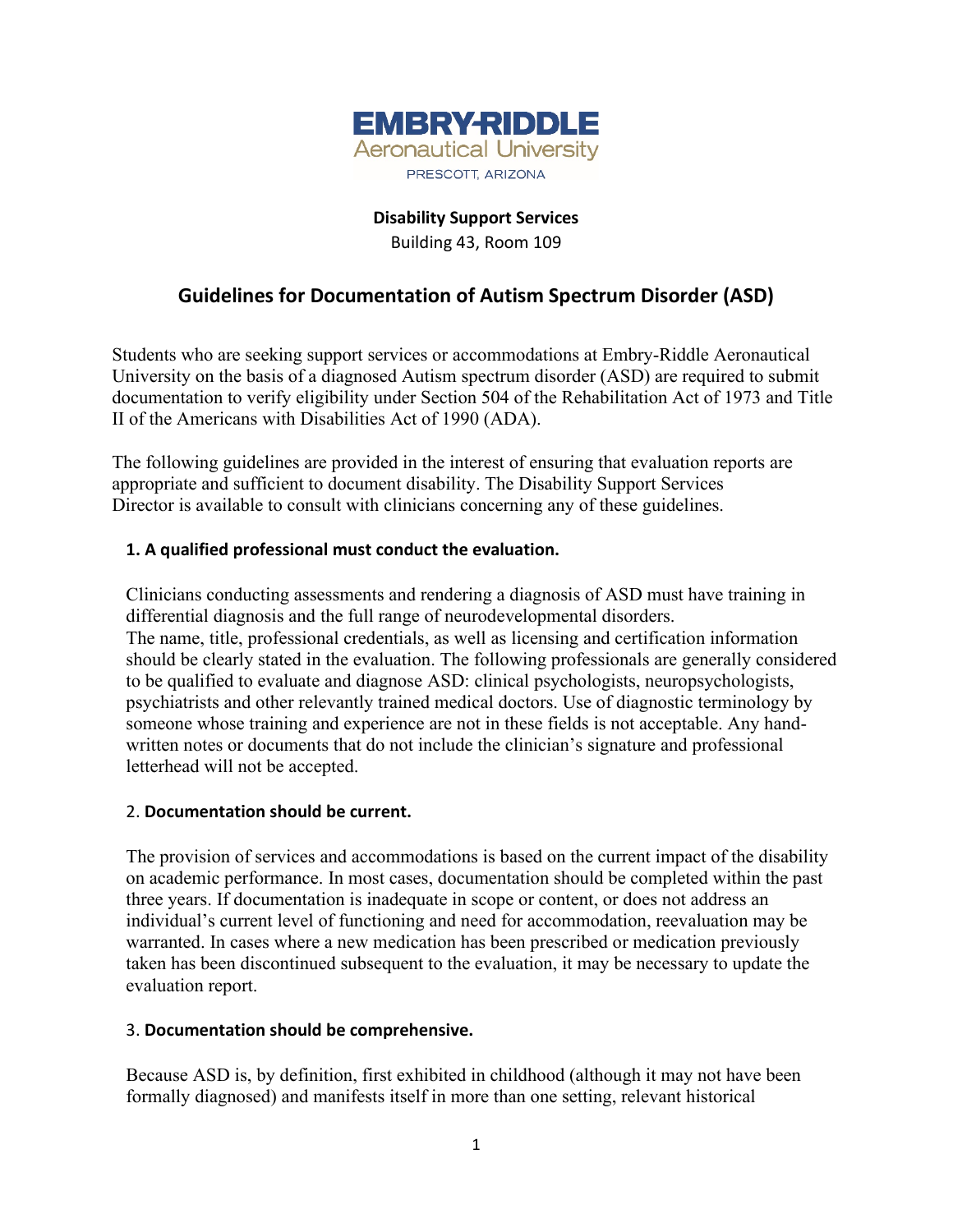information is essential. In addition to providing detailed evidence of a childhood history of the impairment, the following areas must be investigated:

a. A history of the individual's presenting autistic symptoms with any specifiers should be provided, including evidence of ongoing behaviors that significantly impair functioning in two or more settings.

b. The individual's developmental history.

c. Family history that explores the presence of ASD and other educational, learning, physical, or psychological difficulties deemed relevant by the examiner.

d. Relevant medical history, including medications and determination of the absence of a medical basis for the symptoms being evaluated.

e. A thorough academic history of elementary, secondary, and postsecondary education, including review of prior psychoeducational reports to determine whether a pattern of strengths and weaknesses is supportive of ASD-based learning and/or social deficits.

f. Description of current functional limitations pertaining to an educational setting that are presumably a direct result of problems related to ASD.

## **4. Alternative diagnoses or explanations should be ruled out.**

The clinician must investigate and discuss the possibility of alternative or coexisting mood, behavioral, neurological and/or personality disorders which may confound the diagnosis of ASD. This process should include exploration of psychosocial and educational factors affecting the individual which may result in behaviors which mimic an ASD.

#### **5. Testing should be relevant.**

Neuropsychological or psychoeducational assessment is important in determining the current impact of the disorder in the academic setting. The clinician should objectively review relevant testing to support the diagnosis. If grade equivalents are reported, they must be accompanied by standard scores and/or percentiles. Test scores or subtest scales should not be used as the sole measure for diagnostic profile. Checklists and/or surveys can serve to supplement the diagnostic profile but are not adequate in and of themselves for the diagnosis of ASD and do not substitute for clinical observations and sound diagnostic judgment. Data must logically reflect a substantial limitation for learning for which the individual is requesting accommodations.

# **6. A complete diagnostic report should be provided.**

According to the DSM-5, "Autism spectrum disorder is characterized by persistent deficits in social communication and social interaction across multiple contexts, including deficits in social reciprocity, nonverbal communicative behaviors used for social interaction, and skills in